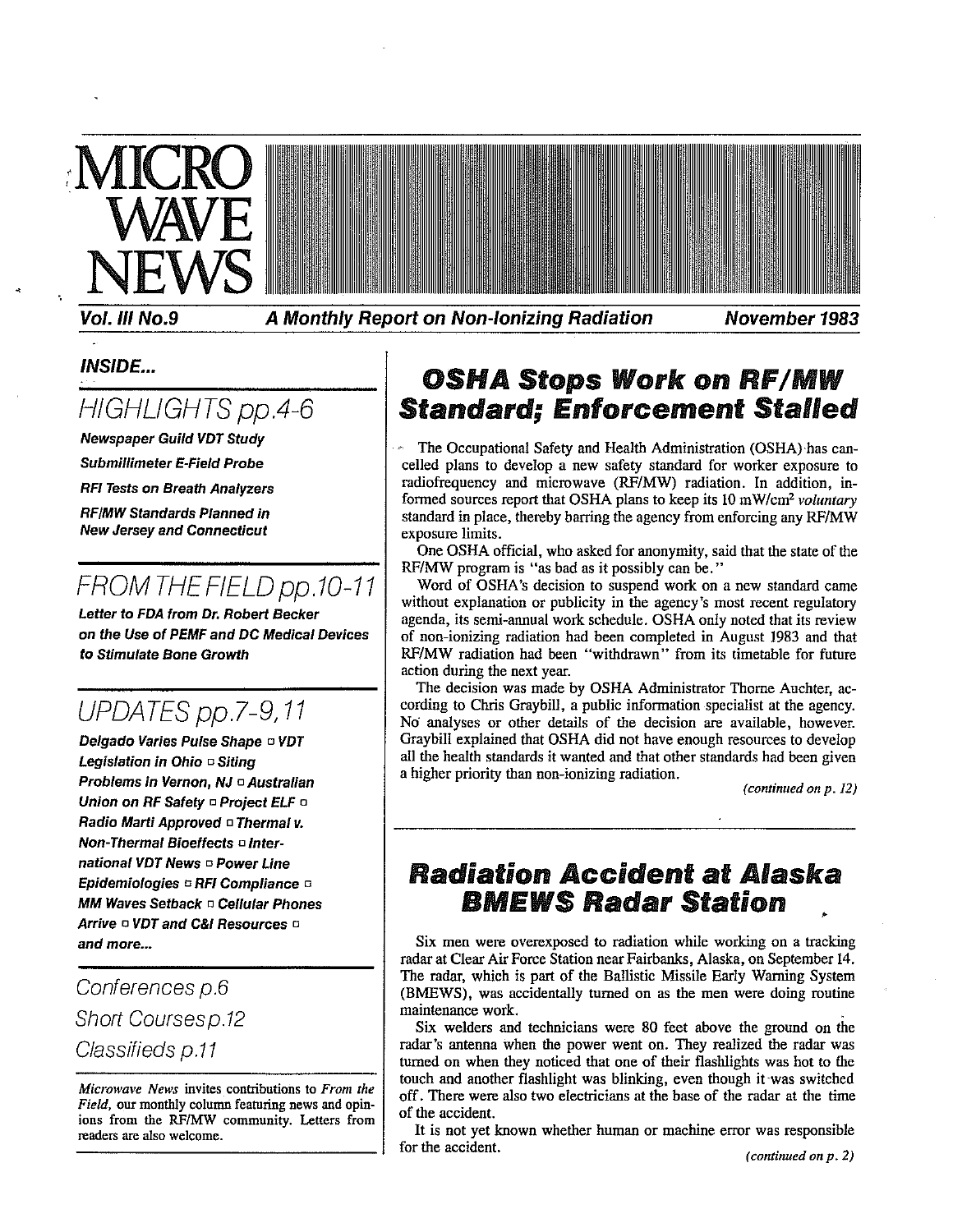Two of the six men were hospitalized following the accident for nausea, headaches, dizziness, extreme fatigue and memory loss. Both have been released. Four of the six have been examined by doctors at the Air Force School of Aerospace Medicine at Brooks **Air** Force Base (AFB) in San Antonio, TX.

A number of interviews with Richard Eldridge, one of the exposed workers, revealed there was a gross misunderstand- . ing about the nature of radar radiation at the air force station and there were extensive delays in providing the exposed men with expert medical attention. Much of Eldridge's story was confirmed by one of his co-workers.

#### **Few Official Details**

The air force and its contractor at Clear have released few details about the accident. All requests for information from the air force are being directed to the North American Air Defense **(NORAD)** Space Command in Colorado Springs, **CO.** Kay Cormier, a public affairs officer at NORAD,told *Microwave News* that initial tests indicated the workers' exposure was "not life threatening," and that the medical condition of the exposed men wiil be monitored over the next six months.

Cormier said that the air force's best "guesstimate" was that the radar was turned on for no longer than seven minutes and that the power levels were above the air force's 10 mW/cm<sup>2</sup> safety standard.

The radar at Clear is maintained and operated by FELEC Services, Inc., a subsidiary of Federal Electric Corp., which in turn is owned by ITT. Four of the exposed men are FELEC employees; the two others were flown in to inspect the radar dish from McClellan AFB in Sacramento, CA, where they **are** civilian employees of the air force. An ITT spokesman said medical tests indicated that the exposed men could return to work and that they did. He also said their health would be monitored for at least six months.

The workers believe their radiation exposure was much more serious than the official statements suggest. Many of them are anxious about their injuries and suspicious of the treatment they received.

#### **Misled by Radiation Badges**

Eldridge, aged 40, is a welder who has worked at Clear for nine years. He was on the radar dish when the power was turned on and was later hospitalized. Eldridge accused ELEC of beine lax and misinformed in the wav it orotected the workers. The safety officials at Clear did not know the difference between ionizing and non-ionizing radiation, he charged.

Eldridge said that he and his co-worker John Jessup had been repeatedly assured for *eight days* after the accident that their radiation badges would indicate the degree of their exposure. A week after the accident, Eldridge and Jessup were notified that lab tests on the badges showed they had not been overexposed. It was not until the following day, at a meeting with **air** force and FELEC personnel, that they were told the badges only measured exposures to ionizing radiation. Eldridge said that during the seven years he had worn a badge at Clear he had been told that it measured both

ionizing and non-ionizing radiation.

Immediately after the accident, a supervisor wanted Eldridge and Jessup to return to work on the radar dish. They refused. The six men and the two electricians were later given a "Class C" examination by the company nurse. EIdridge described the exam as a check of their vital signs and a visual inspection of their bodies. He said that they were found to have elevated body temperatures and high blood pressure. The shoulders and back of Karl Kepler, one of the technicians from Sacramento, were red and sore. Eldridge had a wrist burn from radiation heating of the metal buttons on his denim shirt.

The next day, the men reported to work as usual. Six hours later, all eight men were sent to Fairbanks Memorial Hospital, where they were examined in the emergency room. Eldridge said that the doctors in Fairbanks told him that they had no experience with radiofrequency radiation injuries.

Jessup was hospitalized and the other seven men were sent home. On the 16th. two days after the accident, Eldridge checked into the hospital, complaining of headaches and partial loss of sight and memory. Eldridge was released on the 18th; Jessup stayed in the hospital for a week.

The symptoms reported by the workers are in general agreement with those reported after other radar accidents. For example, at a NATO workshop in 1981, Dr. Bernard Servantie detailed three case histories of radar overexposure. In general, the cases show that radar radiation can lead to overheating, dizziness, nausea, headaches, loss of memory and general asthenia (loss of strength and energy). Servantie is a physician with the French navy, based in Touton. (Note that the frequency and power levels associated with a given radar can vary greatly.)

Very little is known about the long-term consequences of overexposure to radar radiation. The results of the only US epidemiological study (of navy radar workers) were inconclusive. A number of former radar technicians have won out of court settlements for their injuries, which include cataracts, deafness, pancreatic cancer, neurological disorders and impotence (see *MWN,* December 1982, January/ February 1983).

#### **Delays in Expert Medical Care**

The men were not offered medical attention by doctors familiar with radiofrequency and microwave radiatidn until September 23, nine days after the accident. And then, according to Eldridge, they were told that they would have to wait for two more weeks because of a personnel shortage at the School of Aerospace Medicine at Brooks AFB.

The six men who were on the radar were given the opportunity to go to Brooks but two had no faith in the air force's objectivity and refused. As one observer familiar with the accident put it, "They did not think they would get a.fair shake."

The two electricians who were at the base of the radar at the time of the accident were not thought to have been overexposed to radiation and were not invited to go to Brooks.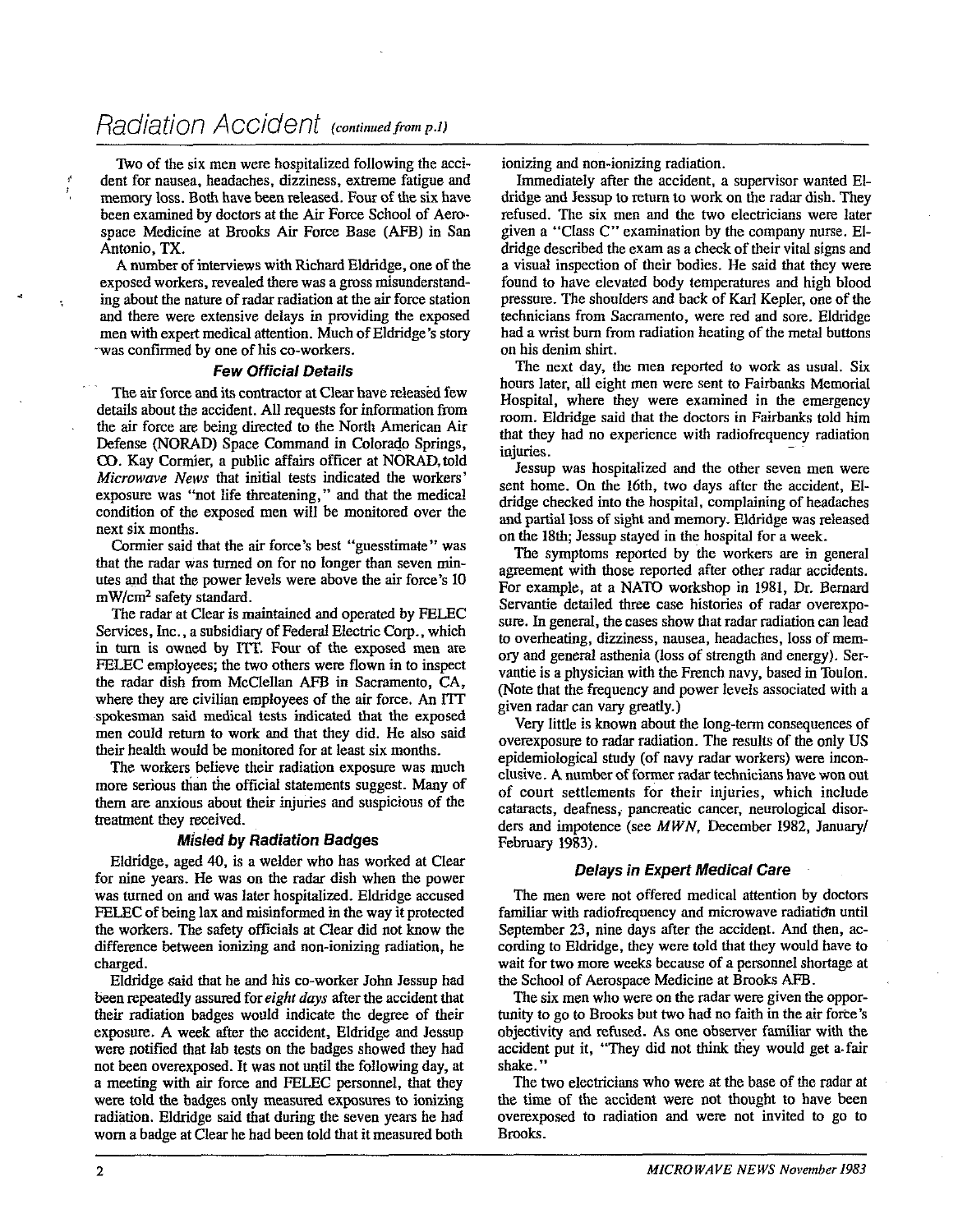- Eldridge and three of the other workers anived at Brooks between the 10th and the 12th of October. By the 22nd, all the tests had been completed. Eldridge said that his loss in vision was documented at Brooks, as was a partial loss in hearing which developed two weeks after the accident.

According to Eldridge, one of the doctors at Brooks suggested that his medical condition might be attributable to hysteria, anxiety, life-style or depression. The physician never mentioned radiation as a potential cause of his illness.

Eldridge and some of the other men are now seeking additional medical opinions. Since he left Texas, Eldridge has consulted with Dr. Milton Zaret, an ophthalmologist in Scarsdale, **NY,** who is an expert on non-ionizing radiation.

Lt. Col. George Schwender, chief of the flight medicine branch of the climical sciences division at Brooks, was in charge of examining the workers. In a telephone interview, he said that the medical reports had not yet been completed. He added that each man would receive a copy of the medical tests for his own use.

A detailed report on the accident is being prepared by the air force's Inspection and Safety Center at Norton AFB in California. It should be completed in December, NORAD's Cormier said.

(Note that: The air force's standard governing exposures to radiofrequency radiation, No. 161-9, cites mles for the "medical investigation of incidents and accidents." In part, it states: "It is essential that every suspected or actual overexposure to **RF** radiation be thoroughly investigated and evidence of injury or absence of injury thoroughly documented.. . .Personnel who may have been overexposed should be evaluated...The evaluation should be made at the nearest USAF medical facility as soon as practical after the event. ") **Accident Simulation** 

A team of "bioenvironmental engineers" was assembled at Clear on September 22 to reconstruct the incident with the help of the workers. Accordimg to Cormier, the simulation indicated that the radar was turned on for no longer than seven minutes and that the exposure levels were above 10 mW/cm2. She would not elaborate on how high the levels might have been.

Eldridge provided a different and more extensive description of the radar tests and their results. He said that he and his co-workers believe the radar was on a minimum of eight minutes and possibly as long as 17 minutes. Their estimate is based on an inspection of the station's power plant records, which indicated that there was a power surge at the time of the accident that lasted 17 minutes.

According to Eldridge, the air force estimated that the men were exposed to power densities of  $40-45$  mW/cm<sup>2</sup>, but that technicians present during the simulation thought that the exposure levels were closer to 135 mW/cm<sup>2</sup>. Eldridge stressed that the air force did not deny that this higher exposure was possible.

Some of the technicians told Eldridge that the air force was making the most conservative assumptions in recreating the incident and estimating the degree and extent of exposure. The net effect was to minimize the severity of the

accident, he argued. For instance, the simulation was run with the radar operating at a lower power setting than was the case during the accident; Eldridge believes the wrong correction factor was used to extrapolate the exposures from the lower to the higher power setting.

Eldridge criticized the air force for tnking eight days to assemble the simulation team in an effort to understand what had happened to him and his co-workers, even though the two experts who ran the tests were already in Alaska.

#### **Unreported Accidents at Clear**

David Clarke, an electrician who spent 19 years at Clear until he was terminated in 1979, told Microwave News that "there have been numerous unreported accidents at the air force station." Clarke said that radiation safety was essentially ignored while he was at Clear. When radiation levels were measured in the last years he was there, he added, levels over 10 mWlcm2 were often found. Describing one incident, Clarke said that "painters found sparks shooting out from their paint brushes."

Clarke is suspicious about a possible cluster of brain tumors among a small number of men he worked with. He said that there were three deaths from brain tumors among the twelve men in his department during approximately a seven year period. (There was some turnover among the men during this time.)

Clarke, now a Seattle, WA, resident, has cataracts on both the posterior and anterior sides of the lenses of his eyes. He also suffers from retinitis pigmentosa, a hereditary condition that limits his field of vision.

#### **ANIFPS-92 Radar**

The tracking radar, designated AN/FPS-92, operates at a number of frequencies in the ultra high frequency (UHF) band **(3W** MHz-1 GHz), with an output power at megawatt levels. It emits 27 pulses per second. The radar has a maximum range of more than 3,000 miles. The AN/FPS-92 is an improved version of the AN/FPS-49 radar which is in operation at the two other BMEWS sites in Greenland and in the United Kingdom.

The radar is housed in a golf ball shaped dome. It has a diameter of about 92 feet, while the dome has a diameter of 140 feet. There was an AN/FPS-49 installation in Moorestown, NJ, next to the New Jersey Turnpike, but the unit was phased out in 1974 and later tom down.

In addition to the tracking radar, there are three stationary screens that also emit radar radiation at Clear. Each of these are, as NORAD's Cormier phrased it, **"as** big as football fields."<sup>@</sup>

*MICROWAVE NEWS* is published monthly, except **in** Jan**uary** and July e ISSN 0275-6595 e PO Box 1799, Grand Central Station **e** New York, NY 10163 0 (212) 725-5252' Editor: Louis Slesin, **Ph.D.,** Associate Editors: Martha Zybko, Mark Pinsky • Subscription: \$200 per year (over-Central Station • New York, NY 10163 • (212) 725-5252<br>• Editor: Louis Slesin, Ph.D., Associate Editors: Martha<br>Zybko, Mark Pinsky • Subscription: \$200 per year (over-<br>seas \$235) • Copyright © 1983 by Louis Slesin •<br>Reprodu Reproduction in any form is forbidden without written permission.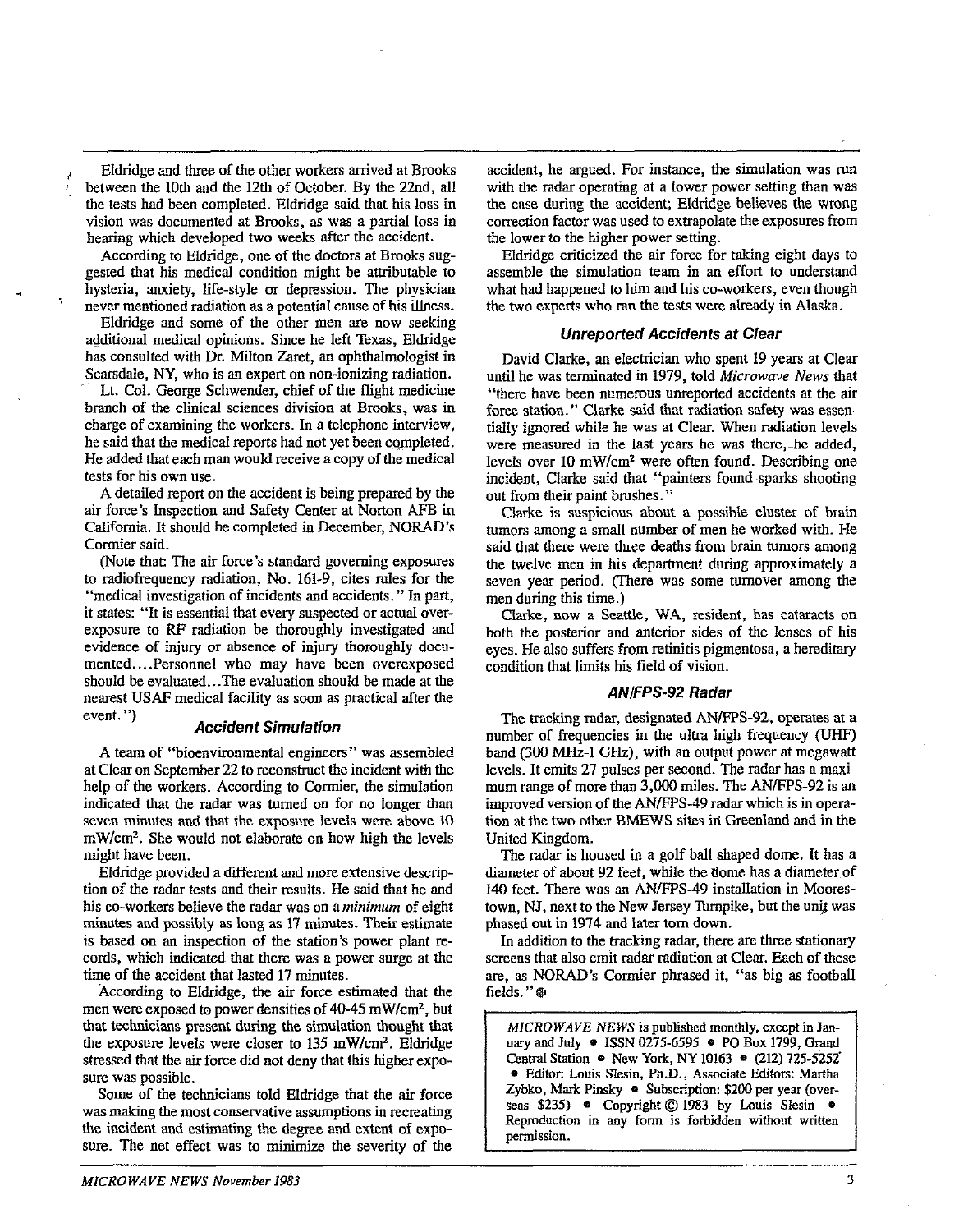# HIGHLIGHTS

### **Newspaper Guild Study**  ' **Confirms VDT Health Problems**

**VDT** users are likely to suffer vision problems, mnsculoskeletal disorders, headaches and stress according to a study sponsored by the Newspaper Guild. Dr. Arthur Frank, the study director, also concluded that the potential risks of ; cataracts, skin rashes and reproductive problems cannot be determined on the basis of current scientific data, including his own research.<br>- Frank announced these findings at a congressional hear-

ing on October 18. He told the subcommittee on health and safety of the House Committee on Education and Labor that his survey of 1,047 guild members confirms that eye problems, neck, shoulder and low back pain all "clearly result" from ergonomic factors. These same factors may also cause personality changes, irritability and sleeping problems.

The new study findings confirm previous research by the National Institute for Occupational Safety and Health NOSH) (see *MWN,* May 1981).

Frank's data also agree with the results of a literature review done by the National Academy of Sciences (see *MWN*, July/August 1983). Frank and the NAS study panel disagree on how to interpret the findings, however. Frank testified in support of further study. "What this data tells me," Frank said in an interview, "is that the three things we need most are more research, more research and more research."

NAS discouraged further research on VDT safety, while recommendmg improved workstation design and management practices. The study panel urged that "competing priorities in the field of occupational health be carefully considered" in planning research related to VDTs.

Guild President Charles Perlik, Jr., warned that operators have "lingering and lasting fear and concern" that can be dispelled only by "ongoing, long-term research." David Eisen, research director for the guild, told the subcommittee that the Occupational Safety and Health Administration (OSHA) should be directed by Congress to set ergonomic standards. Similarly, Frank called for an interim standard requiring regular work breaks for operators.

After hearing the testimony; subcommittee chairman Joseph Gaydos (D-PA) acknowledged that "we have a problem" and announced that the subcommittee's work on VDTs will continue. Under consideration are more hearings, a staff investigation and informal discussions with experts in the field.

Other study findings include:

• The "constellation" of ergonomic problems confirmed by the survey may be responsible for a greater loss of work time among VDT users compared to non-users, a problem of "potentially major magnitude with regard to the economics of work."<br>• A link between VDTs and cataracts is possible. One site

produced five cases of cataracts in the five years prior to the survey. Frank urges further investigation of this irregularity, as well as more general research on cataracts among VDT users.

• The matter of reproductive effects is "unsettled." The reproductive histories of men as well as women were studied and more birth defects were found among male users' offspring than among those of females. Further investigation of possible spermatogenesis due to VDT use is recommended.

• There was no noticeable change in sexual activity, but VDT operators commented more than non-users on being initable, having trouble sleeping and experiencing difficulty waking up. In addition, non-users reported having more energy.

Frank acknowledged "some methodological problems" with the study but defended its scientific validity. He said he now has "one of the largest bodies" of questionnaire data available.

Approximately 3,000 survey questionnaires were distributed at six sites (St. Louis, Memphis, Vancouver, Toronto, Honolulu and New York) to reporters, editors, advertising staff members and clerical employees. A total of 1,109 responses were received, of which 1,047 were usable. Nearly three-fourths of the completed questionnaires came from VDT users, with a nearly equal number of men and women respondents. A higher pecentage of men used terminals.

Additional data from ophthalmological examinations of selected survey participants is scheduled for release next spring.

When the study was announced in March 1981, Dr. Frank was affiliated with the Mount Sinai School of Medicine in New York. The study was completed shortly before he left Mount Sinai to become Chairman of the Department of Preventive Medicine and Environmental Health at the University of Kentucky College of Medicine at Lexington.

The oversight and investigation subcommitee of the House Committee on Science and Technology, which in 1981 held the only other congressional hearing on VDTs, is not planning any immediate action (see *MWN,* June 1981). A subcommittee spokesman told *Microwave News* that chairman Albert Gore, Jr. is waiting for the outcome of a planned NIOSH epidemiological study of pregnant VDT operators, for which a stndy population is being sought (see *MWN,* July/August 1983).

Single copies of the report, *Effects on Health Following Occlipational Exposure to Video Display Terminals,* can be obtained from David Eisen at the Newspaper Guild, 1125 15th Street, **NW,** Washmgton, DC 20005, (202) 296-2990.

### **Submillimeter E-Field Probe**

Professor Ted Batchman of the University of Virginia has built an electric field probe which is less than one millimeter wide. The new probe is two or three times smaller than currently available models and, when fully operational, will be implantable in living tissue. In addition to applications in biological effects studies, Batchman hopes it will be used for electromagnetic compatibility measurements.

The probe, developed under a grant from the National Science Foundation (NSF), still needs some refinements. In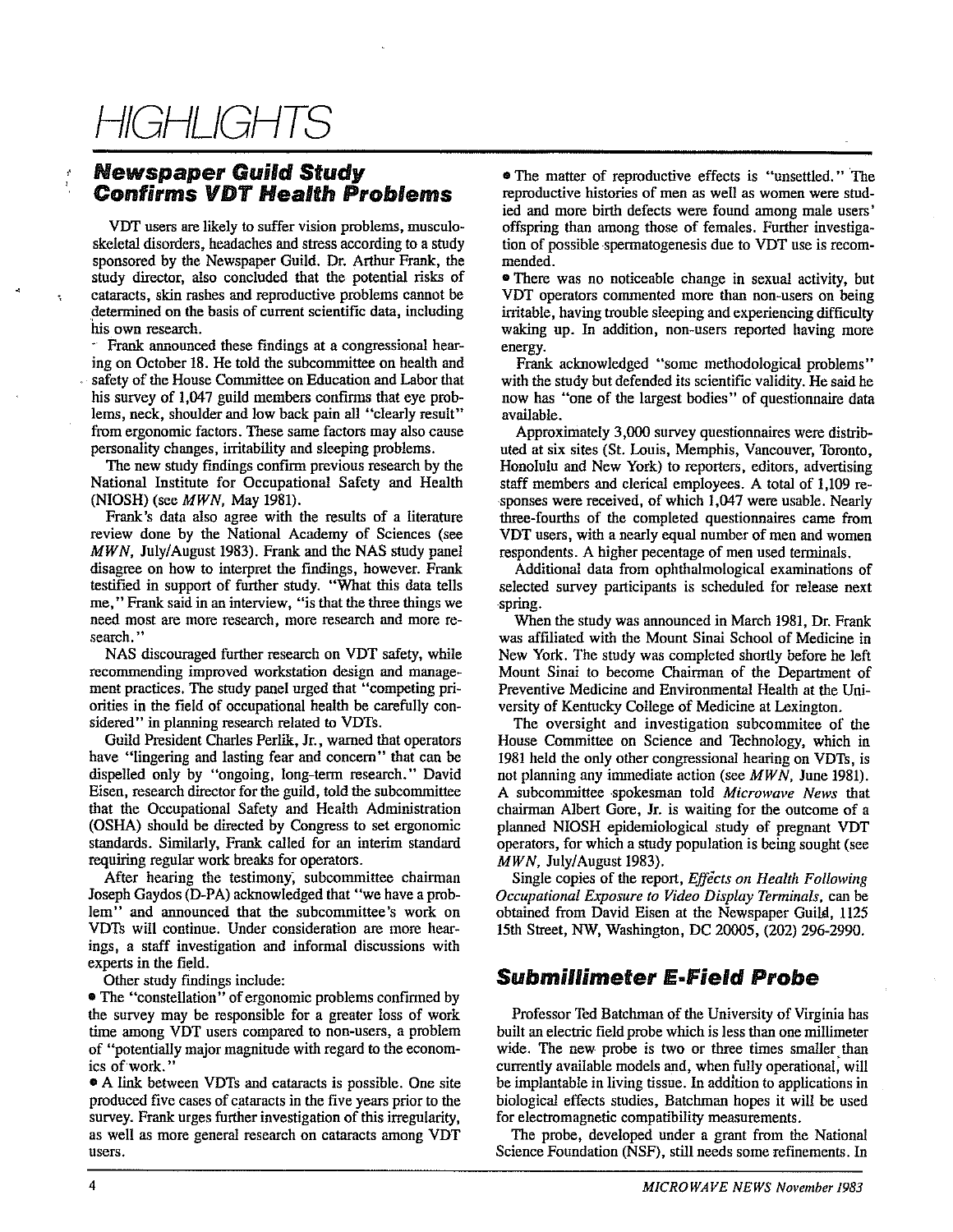a telephone interview from his office in Charlottesville, , Batchman said that he began with a glass substrate for the probe, but is now using mylar, a flexible nylon material, to make it less bulky.

According to Batchman, the probe can detect a minimum signal of less than 10 V/m. The calculated sensitivity is  $4.5$  $V/m$ , but he believes it is actually about 1  $V/m$ . According to theoretical calculations, the instrument's frequency range is 13 MHz to 77 GHz. Batchman hopes to have a three-axis probe, with an external diameter of about one millimeter, by early next year.

Batchman's NSF grant will not be renewed when it expires in December, and he is considering setting up a joint venture with a private company to complete the development of the probe. A group in Ottawa, Canada, has expressed an interest in working with him as well. Batchman said his optimism about securing continued fmancing "varies from day to day."

The Food and Drug Administration (FDA) would also like to see the probe refmed. Howard Bassen at FDA's National Center for Devices and Radiological Health said that his agency is seeking interested parties to fmance the completion of the probe.

A description of the probe appears in the September issue of *IEEE Transactions on Microwave Theory and Techniques.* Bassen and Glenn Smith of Georgia Institute of Technology, both of whom assisted Batchman in his work, have published "Electric Field Probes - A Review" in the September *IEEE Transactions on Antennas and Propagatiom.* 

### **NBS RFI Tests on Breath Analyzers**

Breath analyzers are a reliable way to check driver sohriety, according to the National Bureau of Standards (NBS) and the National Highway Traffic Safety Administration (NHTSA). Although bureau tests have demonstrated that some of the devices are susceptible to radiofrequency interference (RFI), both organizations have concluded that proper operating procedures can eliminate the risk of interference-induced errors in the measurement of alcohol concentration.

This assurance, published in a May 1983 report, is good news for law enforcment officials who use analyzer readings as evidence in court. NHTSA has advised state and local jurisdictions that they can ensure the legal admissihility of these readings by setting up programs for periodic RFI testing.

Last year several state police departments reported that their analyzers were affected by walkie-talkie and patrol car radio transmissions. The accuracy of one unit, Smith and Wesson's widely used Breathalyzer, was subsequently challenged in a suit brought in Minnesota (Heeden v. Dirkzwager, Ramsey County Second Judicial Court, 1982). Thanks to the state's RFl testing program, the reliability of the Breathalyzer readings was upheld.

Testing programs run in nine states late last year indicated

that interference is in fact very rare. Following instructions and precautionary warnings distributed by NHTSA in Janu**ary** 1983, less than one percent of the units checked by the states were susceptible to RFI in the working environment.

NHTSA's recommendations were adapted from test protocols developed by Smith and Wesson (see *MWN,* March 1983) and by the Minnesota Bureau of Criminal Apprehension.

According to the report prepared by the bureau's Law Enforcement Standards Laboratory and released by NHTSA, nine out of sixteen units tested by NBS were affected by a 10 Vlm field at one or more frequencies. Only three of the nine units registered more than  $a \pm 10$  percent change in readings when placed in a field, however. The bureau's Colorado lab exposed analyzers to four frequencies (46,160,460 and 850 MHz) used by law enforcement agencies. The 10 V/m field strength used approximates the environmental levels one meter from a 5-watt walkie-talkie or 10 meters from a 100-watt mobile radio. **(NBS** wams that its data cannot he extrapolated to other frequencies, field strengths, multiple frequency fields or other units of the same models.)

Commenting on the RFI controversy, Gerald Klein of Smith and Wesson said NBS and state tests indicate that the chance of interference in the field is extremely slight. According to Klein, the company's test procedures, which were released before the NBS report, can eliminate just about all risks of RFI.

Since problems were first reported two years ago, Smith and Wesson has retrofitted its Model 1000 Breathalyzer with a new electronic circuit to reduce possible interference. The Model 900 is not susceptible to RFI, hut Klein said more caution is advisable when operating the 900A.

Smith and Wesson is not the only company to respond to user fears about RFI. Federal Signal Corp., for example, has advertised that its Intoxilyzer models produce "reliable, court-accepted evidence that RFl can't distort under normal operating conditions. "

The 33-page NHTSA technical report, *Limited Electromagnetic Interference Testing of Evidential Breath Testers,* May 1983, DOT HS-806-400, is available from the National Technical Information Service, Springfield, VA 22161.

### **State Rf/MW Standards Planned in New Jersey and Connecticut**

Officials in New Jersey and Connecticut expect to propose general population exposure standards for radiofrequency and microwave (RF/MW) radiation next year. If the measures are approved, the states will join Massachusetts and several local jurisdictions which have already imposed exposure limits.

Last month, New Jersey's Commission on Radiation Protection recommended that the state formally adopt the new American National Standards Institute's (ANSI) guidelines. At about the same time, Connecticut legislators held a hear-

**6**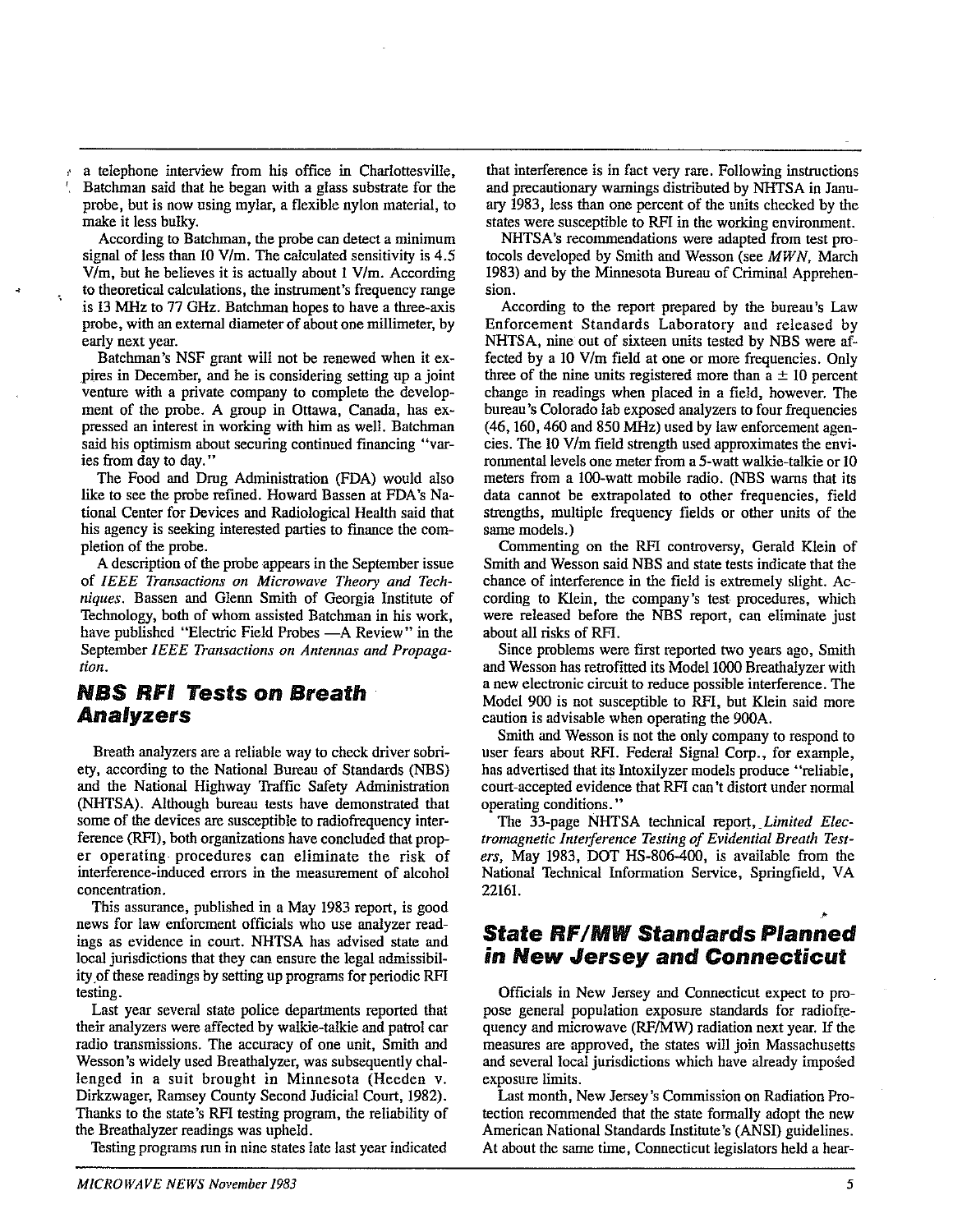### **HIGHLIGHTS**

ing to weigh the merits of ANSI's standard against Massachusetts', which is five times more stringent (see **MWN,**  September 1982 and September 1983.) For the most strictly regulated frequencies, 30-300 MHz, the ANSI limit is 1  $mW/cm<sup>2</sup>$  while the Massachussets limit is 200 uW/cm<sup>2</sup>.

According to Jim Ross of the NJ Department of Environmental Protection (DEP), the state currently uses ANSI as its benchmark for evaluating RF/MW hazards and has found no public exposures anywhere near 1 mW/cm<sup>2</sup>. A proposal to adopt ANSI and a schedule for public hearings are expected to appear in the state's Register within the next six months. (It would not apply to occupational exposures.)

The state standard will be replaced by federal limits as soon as they **are** set. In explaining the need for interim action, Ross echoed other officials in New Jersey and Connecticut who expressed disappointment over the pace of federal standards development.

In Connecticut, State Representative Moira Lyons is lead-

ing the Environment Committee's drive to propose a standard during the 1984 legislative session. Lyons is chairwoman of a special task force studying RF/MW hazards. As a first step toward developing a standard, the group held an invitational hearing on October 20 at which representatives from the Connecticut Citizen Action Group, Northeast Utilities, Raytheon, Southern New England Telephone and the Veterans Administration Medical Center testified.

**The** Connecticut task force is now trying to schedule a December meeting with representatives from Massachusetts' Radiation Control Program and the National Institute for Occupational Safety and Health before submitting its recommendations to the Environment Committee.

It is uncertain at this point what type of standard will emerge from the committee. After the October meeting, however, Lyons said she believes the broadcast and cable industry could live with limits well below the ANSI guidelines.



the Eighties - Law, Regulation, Risk, Liability, Litigation and Compensation, New York, NY. Contact: James Lawrence, Lloyd's of London

**December 12-17: 8th Annual IEEE International Conference on In-**<br>**frared and Millimeter Waves**, Carillon Hotel, Miami Beach, FL. Contact: **frared and Middmeter Wives, Carinon Hotel, Miami Beach, FL. Contact: April 4-5: 20th Annual Meeting of the National Council on Radiation**<br>Dr. K.J. Button, National Magnet Laboratory, Building NW-14, MIT, *Protestion an* Dr. K.J. Button, National Magnet Laboratory. Building NW-14. MIT. *protection and Measurements*, Washington, DC, Contact: NCRP, Suite<br>1916–2010 Measurement Ave., Retherda, MD 3994–4390 Served and Deckenda, MD 3994–4390 662

#### **1984**

January 11-14: National Radio Science Meeting, University of Colorado, Boulder. Contact: S.W. Maley, **Depr.** of Electrical Engineering. University of Colorado, Boulder, **0,** 80309, (303) 492-7004.

**January 16-20: Microwave Signatures in Remote Sensing, URSI Com**mission F Specialist Meeting, Toulouse, France. Contact: Dr. Richard Mwre, Remote Sensing Labaratory, University of Kansas **Center for** Research, 2291 Irving Hill Drive. Lawrence, KS 66045, (913) 864-4836.

**January 17-19: Instrumentation & Measurement Society Technology Conference (IMTC) 1984, Aboard the Queen Mary, Long Beach, CA.** Contact: Robert Myers, 1700 Westwood Blvd., Suite 101. Los Angeles, **CA** 90024, (213) 475-4571.

January 27-29: Symposium on NMR Imaging. Fontainebleau Hotel, Miami Beach, FL. Contact: American College of Radiology, 6900 Wisconsin Ave., Chevy Chase, MD 20815, (301) 654-6900.

February 6-8: NIH Consensus Development Conference on Use of<br>Diagnostic Ultrasound Imaging in Pregnancy, National Institutes of May 7-12: 6th International Radiation Protection Association (IRPA)<br>Health, Bethesda, MD. Cont Room 2A32, 9000 Rockville Pike. Bethesda, MD 20205, (301) 496-5133.

**February 23-25: Biological Effects and Therapeutic Applications of May 30-June 1: IEEE MTT-S International Microwave Symposium, <br>
ELF Electromagnetic Fields, Venice, Italy. Contact: Dr. Luigi Zecca, San Francisco, CA. Con** 

*the 80's*, Atlanta, GA. Contact: Dr. Edward Reedy, Georgia Institute of Technology, Engineering Experiment Station, Radar & Instrumentation Lab. Atlanta. GA 30332 (404) 424-9621.

**December 8-9: Radiation and Energy: Confronting the Challenges of** *Circuits***, RCA Labs, Princeton, NJ. Contact: Dr. Walter Slusark, RCA** *the Eighties – Law. Regulation. Risk, Liability. Litigation and Compen-* **Labs, 201 W** 

Sation, New York, NY. Comact: James Lawrence, Lloyd's UL London<br>Press, 817 Broadway, New York, NY 10003, (212) 673-4700.<br>December 12-17: 8th Annual IEEE International Conference on In-<br>MA 02134. (617) 254-1445.

1016, 7910 Woodmont Ave., Bethesda, MD 20814, (301) 657-2652.

April 14-19: 19th Annual Association for the Advancement of Medical **Instrumentation Meeting and Exhibit, Washington Hilton, Washington, DC.** Contact: **AAMI,** 1901 NorUl Fort Myer Drive, Suite **602, Arlington,**  VA 22209, (703) 5254890.

April 24-26: IEEE 1984 National Symposium on Electromagnetic Com**pufibilify,** Hyatt Regency Hotel. San Antonio, **TX.** Contact: William McGinnis, Southwest Research Institute, PO Drawer 28510, San Antonio, TX 78284, (512) 684-5111, ext. 2721.

April 30-May 3: 5th Annual Meeting of the Canadian Radiation Protec*fion Association, Banff, Alberta. Contact: Stuart Hunt, C-7 Civil Electri*cal Engineering Bldg., University of Alberta, Edmonton, Alberta T6G 2G7, Canada.

**May 7-11: Nuclear Magnetic Resonance 1984: National Symposium,** Hyatt Regency Grand Cypress Resort, Orlando, FL. Contact: Ms. Norine Karwel, Educational Symposia, PO Box 17241, Tampa, FL 33682, (813) **879-8765**.

87, D-1000 Berlin 45, West Germany.

*ELF* Electromagnenc Fielas, Venice, Hary. Contact: Dr. Luigi Zecca,<br>Association for Biomedical Applications of Electromagnetism, Via Gen.<br>
Biometrics. CA. Contact: Dr. Ferdo Ivanek, Harris Corp., Farinon<br>
Division, 1691 B Division, 1691 Bayport Avenue, San Carlos, CA 94070, (415) 594-3529. **The 1984 IEEE Microwave and Millimeter Wave Monolithic Circuits March 13-14: 1984 National Radar Conference: Radar Technology for Symposium will be held in San Francisco May 29-30 in conjunction with the 80's, Atlanta, GA. Contact: Dr. Edward Reedy, Georgia Institute of the MTT-S meet** 

June 3-7: 29th Annual Meeting of the Health Physics Society, Hyatt Regency, New Orleans, LA. Contact: Richard Burk, *Ir.*, HPS, 4720 **March 23: Microwave and Millimeter Wave Solid State Devices and Montgomery Lane, Suite 506, Bethesda, MD 20814, (301) 654-3080.**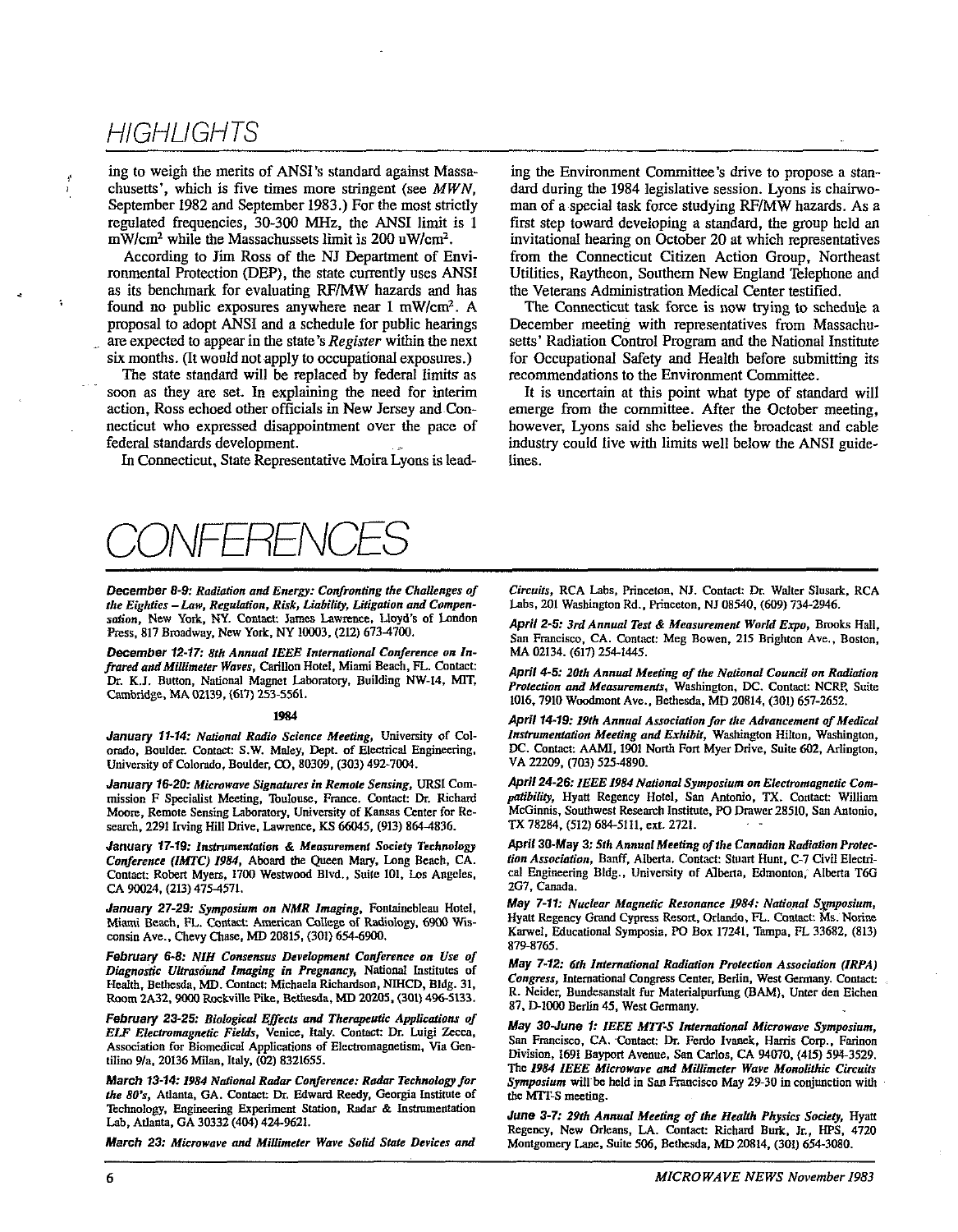# JPDATES

ŀ.

#### **BIOLOGICAL EFFECTS**

Thermal v. Non-Thermal (again)...The argument over whether there are non-thermal effects of RF/MW radiation continues. The latest round involves the World Health Organization's (WHO) Environmental Health Criteria **16:**  Radiofrequency and Microwaves (see MWN, March 1982) and a review by Professor Sol Michaelson which criticized WHO'S "unqualified acceptance of postulated non-thermal hioeffects" (see MWN, December 1982). Four members of the WHO panel that prepared the report challenge Michaelson's critique as being "seriously biased by his commitment to the thermal mechanism of microwave-tissue interaction." Charges and countercharges appear in the August 1983 issue of Radiation Research. Noting that it has been four years since the document was written, the panel members state that today "a stronger case might be made for the significance and existence of non-thermal effects." Michaelson replies that "I have no commitment to any concept except scientific objectivity...I am not committed to thermal interactions" (emphasis Michaelson's). Another example from the exchange: The WHO panelists cite the transactions of 1981 and 1982 Biological Repair and Growth Society (BRAGS) meetings as indications that non-thermal effects exist. Michaelsou answers that the transactions **are**  irrelevant....As the dispute drags on, experimental evidence supporting non-thermal effects accumulates. Writing in the September 26 Physical Review Letters, Drs. W. Grundler and **E** Keilman report that they have confirmed their earlier findings, which indicated "non-thermal resonant action of millimeter microwaves on the growth of yeast cultures." Their statistical analysis shows there is a "negligible probability" that the observed response, with peaks at 41.697 and 41.782 GHz, could be frequency-independent. The West German scientists conclude: "Our result enhances the weight of reports on other systems and poses the question of genenlity of this sensitivity in biology. Uncovering its origin will provide a fascinating interdisciplinary task. "...There is more supporting data from Spain ...

Delgado Varies Pulse Shape... Last March we reported that Dr. Jose M.R. Delgado's research group in Madrid, Spain, had found that extremely weak, 1.2-120 milligauss, pulsed magnetic fields can have a "consistent and powerful" effect on the development of chicken embryos. In a follow-up paper to be published soon in the Journal of Anaromy, the group looks at the influence of the shape of the pulse on chick embryos during their first 48 hours of development. The researchers used four different pulses, with varying rise and fall times, at approximately the same field intensities as in the original experiments. Among their findings: "Exposure to electromagnetic fields with a pulse rise time of 100 microseconds pmduced teratogenic changes when intensities of [lo and 139 milligauss] were used but not with lower or higher intensities, demonstrating a 'window' effect and ruling out the possible influence of a rise in internal embryonic temperature.. . .When embryos were exposed to intensities of [4 and 10 milligauss] with 2.0 and 42 microsecond pulse rise times, teratogenic effects were greater

and alterations involved all developing systems. The most powefil effects were obtained with 110 milligauss] and 42 microsecond rise time." They conclude that the pulse shape may be the "decisive parameter determining strong, slight or no modification of embryonic development," and that "mechanisms of action of electromagnetic fields are still unclear, hut induced alterations in extracellular gtycosaminoglycans could be a causal factor in the observed malformations."

#### **COMMUNICATIONS**

**Siting Problems in New Jersey...** Vernon, NJ, has apparently tempered its view of potential RF hazards. Since last year, a community group womed about RF health effects has blocked RCA Americom's plans for a new point-topoint tower at its Vernon satcom station (see MWN, November 1982 and March 1983). Although RCA still doesn't have official approval for its low power antenna, on October 20 the town zoning board granted the American Satellite Company a variance to add a 13-meter dish to its Vemon station. RCA now plans to submit a new application for upgrading its facilities. Amsat brought in consultants on RF safety, and after six hearings the board unanimously approved its request. Three conditions were altached to the variance, however: 1) Power densities at the edge of Amsat's property cannot exceed 1 uW/cm<sup>2</sup>; 2) RF levels at the perimeter of the station must be measured annually for three years; 3) Amsat must install mechanical locks on the antenna to ensure that its elevation angle is always greater than 12.5 degrees. Joan Griffin, an attorney with the Rockville, **MD,** company, said that construction has already begun. Meanwhile, the NJ Department of Health is finishing up its study of **birth** defect rates in Vernon during the years following construction of the satcom stations in the 1970s. The investigation began early this year at the urging of Citizens Against the Tower, a community group opposing any additional RF/MW sources in the area (see  $MWN$ , December 1982).

Cellular Mobile Phone Service Begins... Ameritech Mobile Communications Inc. became the first company to offer cellular mobile phone service with the start-up of its Chicago-area system last month. Similar systems will open in other major cities soon, each with the capacity to service thousands of car phones rather than the hundreds now in use. Through a network of low-power transmitters, cellular technology allows the same frequency to be used simultaneously by drivers in different areas. Though this technology provides an efficient way to utilize the limited spectrum available for mobile commuuications, the FCC has warned there may be some tradeoffs. In its August 1983 report, Future Private Land Mobile Telecommunications Requirements, the commission's Private Radio Bureau states that call quality may suffer from the low signal strengths of network transmitters and that co-channel and adjacent channel interference may limit the capacity of cellular systems. For the present, however, any big city resident with \$3,000 for a mobile phone will be able to make high quality calls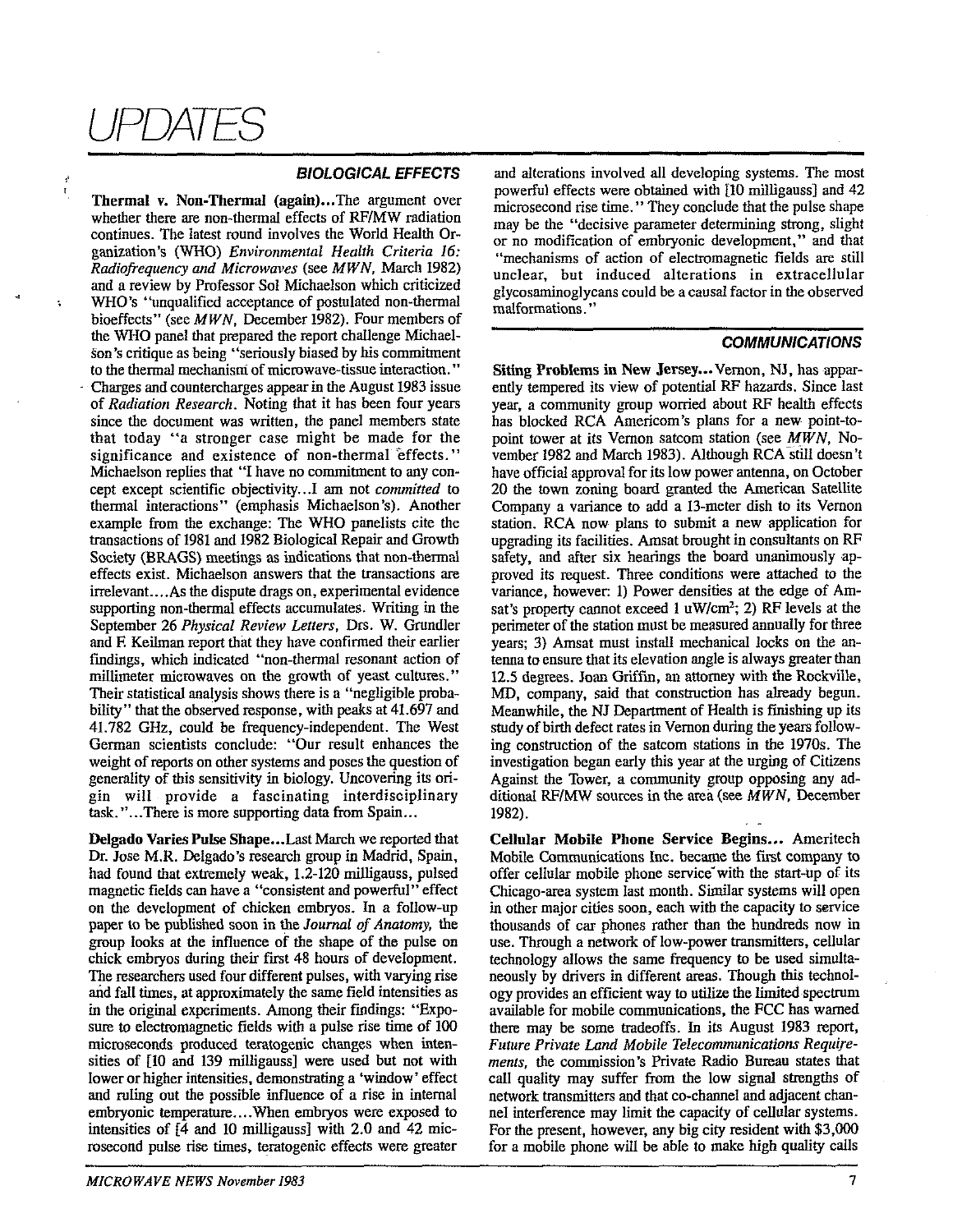while on the road. A limited number of copies of the FCC's<br>report are available from its Office of Public Affairs. Room report are available from its Office of Public Affairs, Room 207, 1919 M Street, NW, Washington, DC 20554, (202) 254-7674.

**COMPATIBILTY & INTERFERENCE**<br>**FCC Survey of RF Device Compliance...** The FCC has<br>found a small improvement in the number of RF devices that meet its RFI regulations. In the last six months, the agency has sent its engineers to 144 retail stores in more than 50 cities across the country to inspect computers, walkie-talkies, cordless phones, TVs, video games and other RF-emitting equipment. The survey of 1,746 devices found that 31 percent of computer equipment and 18 percent of coin-operated video games were improperly labeled and thus in violation of commission rules. Nine percent of the devices had no label at all, indicating they did not meet FCC emission limits. The FCC considers these results "disturbing," but is looking at the bright side because they represent a four percent improvement over last year's survey results. Joseph Casey, chief of the FCC Field Operations Bureau's Inspections and Investigations Branch, promises to continue his efforts to force compliance, levying "substantial" fines when necessary.

Green Light for Radio Marti... Congress has approved and the President has signed the "Radio Broadcasting to Cuba Act." It authorizes the creation of Radio Marti within the US Information Agency's Voice of America (VOA), to broadcast "accurate, objective and comprehensive news" to Cuba. Reagan signed S.602 into Public Law 98-111 on October 4. The compromise measure, which emerged after nearly two years of controversy, requires Radio Marti to use VOA's AM frequencies, primarily 1180 kHz. Will Cuba respond by trying to jam Radio Marti, as broadcasters have long feared? If so, the law allows the new station to lease time from other AM stations to broadcast over their frequencies. Also, the government can compensate station owners for losses due to interference from Cuba. For more information, see Senate Report No. 98-156, June 21,1983, available from the Senate Document Room, Washington, **DC** 20510.

Resources...NBS has published *A Method to Quantify the Radiation Characteristics of an Unknown Interference Source.* **(TN** 1059), which describes the theory and experimental details for making measurements with a transverse electromagnetic (TEM) cell. A copy is available for \$4.75, prepaid, from the US Government Printing Office, Washington, DC 20402. Order No. 003-003-02441-4.. ..The Radio Technical Commission for Aeronautics (RTCA) Special Committee No. SC-148 on "Airborne Radio Communications Equipment Operating Within the Radiofrequency Range 117.975-137.000 MHz" plans to discuss ways of mitigating **FM** interference to airborne communications devices at its October 26-28 meeting....When power lines are built near AM radio broadcast antennas, large currents may be induced on the line. These can re-radiate a field and cause a major change in the antenna's radiation pattern. A group of Canadian reseachers explore ways of minimizing these interactions by adding "detuners" to the power line to reduce the re-radiated field. They detail such corrective measures in a paper in the August issue of *IEEE Transactions on Electromagnetic Compatibility....Tecknit* has published an *EM1 Shielding Design Guide,* which is available for \$10.00 from the company at 129 Dermody St., Cranford, NJ 07016, (201) 272-5500.

#### **INTERNATIONAL**

Australian Union Group...The Occupational Health and Safety Unit of the Australian Council of Trade Unions and the Victorian Trades Hall Council (ACTU/VTHC) has issued *Guidelines on Health Hazards of-Electromagnetic Radiation,* a consultative document (Health and Safety Bulletin No. 31) with recommended exposure standards for **ELF,** RFIMW, IR, visible, UV and laser radiation. The unit finds that, "the claim that biological effects of **EMR** are exerted through heating mechanisms alone is without foundation, and therefore any standards based on these thermal effects alone offer no protection against cancer, genetic effects or cataracts of the eye." It advocates a preventive approach to radiation hazards and endorses a policy that exposures "should be reduced to the lowest levels technically achievable. " Specifically, the unit recommends maximum exposures of 500 Vlm for 0-100 Hz and 100 uW/cm<sup>2</sup> for 100 Hz-300 GHz. For IR and visible radiation the limits are  $1 \text{ mW/cm}^2$ . In addition, it advocates an emission standard of  $1 \text{ mW/cm}^2$  for all new radiation emitting equipment (measured at 5 cm). The document is now circulating among affiliated unions for comment. According to the unit's research officer, Dr. John Matthews, a formal ACTU/VTHC policy will be adopted within six months to "guide unions in their negotiations with employers to reduce workers' exposure to **EMR."** (In August 1982, the Standards Association of Australia (SAA) proposed occupational exposure standards for **RFIMW** radiation (30 kHz-300 GHz) identical to those adopted by ANSI in 1982 and suggested limits for the general public a factor of ten lower than ANSI's. ACTU criticized the SAA proposal in comments filed this spring.) The ACTU-VTHG unit went through a similar consultative process with its policy for *Screen-Based Equipment.* A proposal for VDTs and related equipment was issued in May 1982 and a final policy statement was released in March 1983 (Health and Safety Bulletin No. 26).

New Association and Institute...The Association for *Biomedical Applications of Electromagnetism* has been formed in Milan, Italy, to promote scientific research on the bioeffects and medical applications of EM fields. ABAEM is planning its first congress, *Biological Effects and Therapeutic Applications of ELF Electromagnetic Fields, to be* held in Venice, February 23-25, 1984. For further information, contact the association's vice-president, Dr. Luigi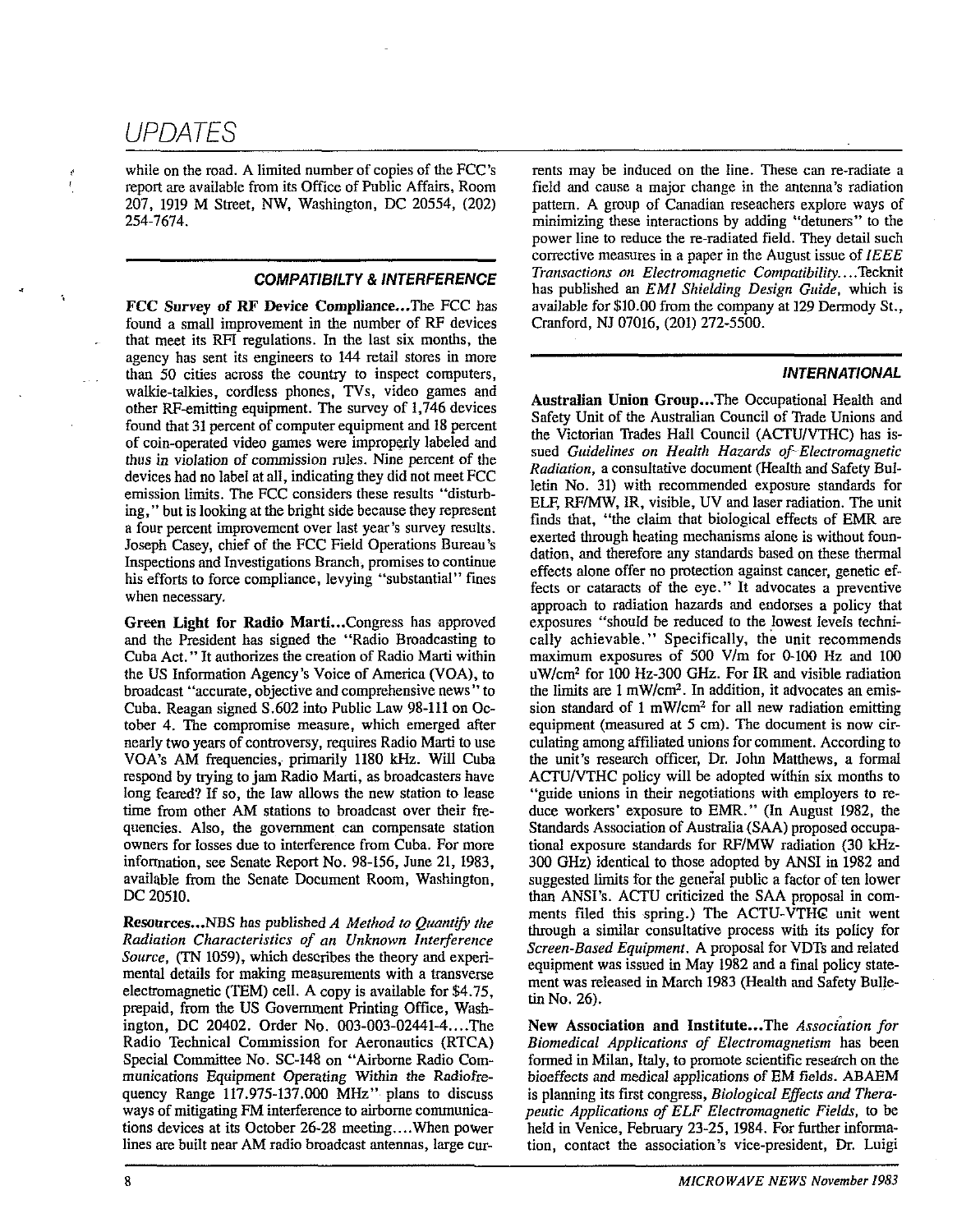Zecca, Via Gentilino 9/a, 20136 Milan, Italy....Dr. Richard 8 Bentall has set up the *Institute* of *BioElectrical Research* in Peebleshire, south of Edinburgh, Scotland. Bentall said in an interview that the non-profit institute will investigate the effects of EM fields on *all* living systems. For instance, he is interested in horticultural research: the effects on barley and other food crops. Bentall is also concentrating on soft tissue medical applications, such as the healing of wounds and bums. Contact: Bentall, Director, IBER, Romanno House Farm, Romannobridge, West Linton, Peehleshire EH46 7BY, United Kingdom.

**MILITARY SYSTEMS** 

Project ELE..The last witness, Dr. Robert Becker, testified at the Project ELF trial in Wisconsin on October 19 and the attorneys for the state and the navy are now eompleting their final written arguments. A decision on whether the navy will have to prepare a new environmental impact statement (EIS) will come after November 21 when the Wisconsin Attorney General files his last brief. Some observers expect the decision to be handed down in January. On October 19, Judge Barbara Crabb denied a preliminary injunction, which would have stopped the navy from beginning constmction on the ELF antenna until she issued a ruling. The judge found that the state would not be irreparably harmed if the work gets under way, but she warned the navy would be building at its own risk....The navy has released its environmental impact assessment (EIA) for construction of the ELF'S Michigan facility in Dickinson and Marquette Counties. It deals primarily with the installation of **the** antenna lines and not their operation because the navy argues that it has continuously reviewed new scientific information on ELF propagation since the release of its 1977 EIS, and has concluded that "there is no credible evidence of adverse effect to human health or the environment." A limited number of copies of the EIA are available from Capt. R.L. Koontz, PME 110E, Naval Electronic Systems Command, Washington, DC 20363, (202) 692-8871.

**MM** Waves Setback ... The US Air Force has cancelled its WASP millimeter wave, air-to-ground guided missile program. The move, requested by the Senate Anned Services Committee, is seen as **a** setback for the application of millimeter waves. As one expert put it, the market for millimeter wave technology is small and any such cancellation will hurt its development. An air force spokesman said that the Wide Area Anti-Armor Munitions (WAAM) program, designed to improve the ability of aircraft to destroy tanks, will move forward. The WASP missile was only one of a number of WAAM concepts. The WASP was being developed by Hughes **Aircraft** Co.'s Missile Systems Group, which is also working on a smaller missile with millimeter wave radar for the army's multiple lauch rocket system. No other air force weapon system using millimeter waves is as advanced as WASP, hut *Aviation Week* reported on October 3 that a mock-up of the Tactical Avionics Low-Level Navigation and Strike (TALONS) millimeter wave radar was

shown at the recent Air Force Association Convention. This project is bcing developed by United Technologies' Norden System for both the air force and the army.

#### **POWER UNES**

Epidemiological Studies Chosen by NY... The New York State Power Lines Project has signed contracts for two epidemiological studies on the'relationship between alternating magnetic fields (AMFs) and cancer rates (see *MWN,*  September 1983). Dr. David Savitz of the University of Colorado in Denver will investigate the incidence of childhood cancer and its possible association with AMFs in a project modeled after Dr. Nancy Wertheimer's work. Dr. Lowell Sever of Battelle Pacific Northwest Labs in Richland, WA, will investigate adult myelocytic leukemia and AMFs. Approximately \$700,000 is budgeted for the studies. Copies of the final study proposals are available for 25 cents per page from Michael Rampolla, Power Lines Project Administrator, New York State Department of Health, Center for Laboratories and Research, Empire State Plaza, Albany, NY 12201, (518) 474-7888. - - - --

#### **VDTs**

Ohio Legislation...A bill that would set health and safety standards for VDTs has been introduced in the Ohio Genemi Assembly. This brings to five the number of states with VDT legislation pending (New York, Oregon, Massachusetts, Illinois and Ohio). Maine and Connecticut passed bills earlier this year (see *MWN,* June 1983). The Ohio bill (No. 552). introduced October 14 by State Representative Barbara Pringle, would require adjustable, flexible work stations, measures to reduce glare, regular thorough eye examinations for operators and metal shielding of terminals to block radiation emissions. Also included are regular rest breaks, daily limits on the time spent operating a VDT, the right to non-VDT work during pregnancy and a prohibition against using terminals to monitor pmductivity or measure work performance of individual operators. Pringle says she is most concerned about reported pregnancy problems. The legislation, which would affect puplic and private employers in the state, is not likely to be acted on this year. Copies of the legislation are available from Rep. Pringle, Ohio House of Representatives, Columbus, OH 43215, (614) 466-6107.

International. ..The Canadian Labor Relations Board (CLRB) has rejected the request of a pregnant VDT operator for alternative work. Canadian union representatives are concerned that the decision could set a precedent, reversing a trend that started when employees of Bell Canada and members of the Ontario Public Service Employees Union (OPSEU) won the **right** to non-VDT work during pregnaacy (see *MWN,* April 1981 and September 1982, respectively). Jean Sibley, an employee of Atomic Energy of Canada (AEC), claimed that VDT use placed her in "imminent danger" during her pregnancy, qualifying her for protection *(continued* **on** *p.11)*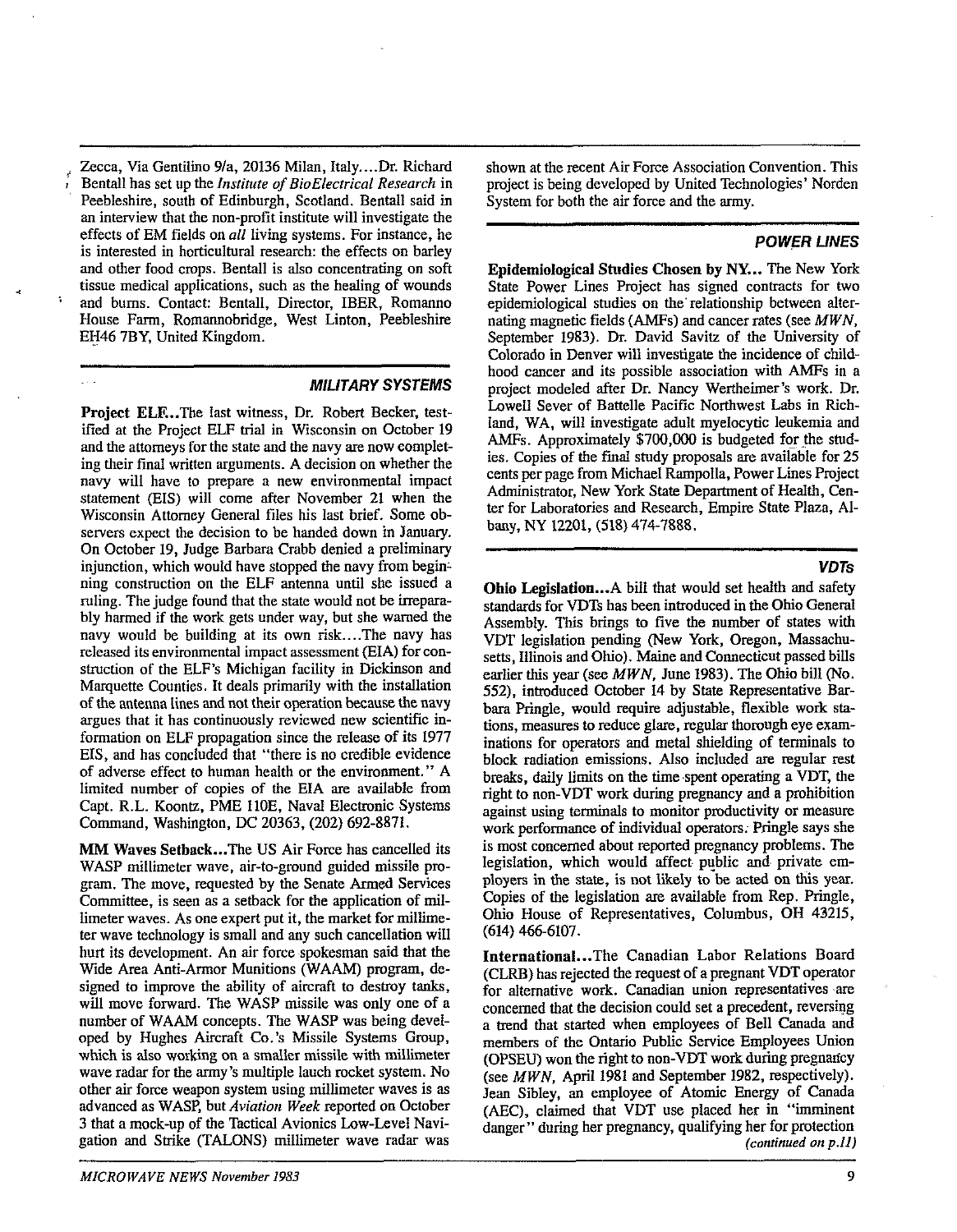# ROM THE FIEL

Last June, Dr. Robert O. Becker wrote to the Food and Drug Administration (FDA) to express his apprehension over the growing use of medical devices that apply direct currents (DCs) and pulsed electromagnetic fields (PEMFs) to stimulate bone growth. Reprinted below is an edited version of Becker's letter. Until his retirement in 1981. Becker was a research professor at the SUNY Upstate Medical Center in Syracuse, NY, and chief of orthopedic surgery at the Syracuse VA Hospital. He is the editor of Mechanisms of Growth Control (1981), and the author, with Dr. Andrew Marino, of Electromagnetism and Life (1982).

When contacted by Microwave News, Dr. Alan Andersen, the deputy director of the Office of Standards and Regulations at FDA's National Center for Devices and Radiological Health, said that the agency was preparing a response to Becker. Microwave News will publish FDA's reply in a future issue.

Meanwhile, we invite all interested parties to comment on Becker's letter.

Bone has been the one tissue most extensively studied from the point of view of its electrical properties and its growth response to electromagnetic fields. The response of bone to mechanical stress (Wolff's Law) has been ascribed to its innate piezoelectric properties [1,2], and the healing of fractures has been related to electrical properties common to regenerative growth in general [3,4].

When bone growth devices were first approved, it was assumed that, because of its unique properties, bone would be the only tissue responding to such electrical parameters.

The DC devices (eg, Zimmer's and Telectronics'), which use cathodes implanted at the treatment site, were intended to duplicate the naturally occurring electrical potentials observed during fracture healing. It was postulated that they would stimulate the cell populations required to form new bone. However, neither the responsible cell lines (periosteal, endosteal or marrow) nor the cellular mechanisms involved were identified with precision. Literature reviews [5,6] indicate that the DC devices produce dedifferentiation of some marrow with subsequent re-differentiation into bone. This is a duplication of a portion of the natural fracture healing sequence.

The PEMF devices (eg, Electrobiology's [EBI] external coil system) operate in two distinct "modes" [7] each with a highly specific field pulse and a corresponding specific induced current pulse. No claims were made for direct growth stimulation; one mode was claimed to produce increased fibrogenesis and the other to produce efflux of calcium ions. Acting in concert they purport to form new bone [8]. The magnetic field is considered to be free of biological activity [9]. Recent evidence indicates that both modes have identical effects [10].

Both DC and PEMF devices expose tissue other than the target bone to the active stimuli. The Zimmer unit exposes the greatest amount by virtue of the bulk conduction of the current between the implanted cathode and the remote surface anode. The EBI device generates a magnetic field that penetrates all tissue between the coils and, by virtue of the fringing field, a considerably greater bulk although at diminished strength. The Telectronics device exposes the least amount of tissue because the implanted electrodes are closer together, although the current density is considerably greater than with the other devices.

When the FDA approved these devices, there were no studies on the effects of electrical currents or magnetic fields on embryonic growth and development or malignant growth. Evidence obtained over the past few years indicates that both electrical currents and magnetic fields have direct cellular effects which are, to a certain extent, dependent upon the type of cells exposed and their functional state. Neither effect is limited to bone or bone forming cells.

Direct electrical currents at levels obtainable within the bulk transmission area of the clinical devices (360 nA) increase the mitotic rate of human fibrosarcoma cells (HT 1080) in vitro, by a minimum of 300 percent [11].

The action of time-varying magnetic fields in general, including the specific pulses of the EBI device as well as simple ELF and VLF sine waves, can now be ascribed to a stimulation of mitotic activity [12]. The effect can be produced by magnetic fields as low as the Earth's (0.5 gauss) [13]. The magnetic field itself and not the induced current has been identified as the responsible agent [13,14]. There is evidence that RF frequencies modulated at ELF frequencies have identical effects [15].

Time-varying magnetic fields of similarly low strengths have been shown to induce severe embryological abnormalities in chick embryos [16]. This report has not yet been substantiated in detail. but another paper has indicated the production of such abnormalities in chick embryos exposed to PEMFs and incubated at a slightly higher than normal temperature or subjected to relatively minor surgical trauma [17]. An enhancement of mitotic activity of human leukemia cells by time-varying magnetic fields of similar strength and frequency has also been reported [18].

It should be noted that a number of retrospective epidemiological studies have indicated a higher than normal incidence of leukemias in individuals occupationally exposed to electromagnetic fields (primarily 60 Hz) [19], and a number of clusters of fetal abnormalities have been reported in female workers using VDTs  $[20]$ .

It is evident that the exact mechanisms of action of DCs and PEMFs are different from originally proposed and require further evaluation. It is also evident that both modalities may have the capacity to enhance malignant growth. While it has not been demonstrated that either modality has a direct carcinogenic activity, the enhancement effect upon malignant cells could be considered to "tip the scales" in favor of such processes over the normal immunological resistance factors, thus encouraging the growth of small areas of malignant or pre-malignant transformation that otherwise would be destroyed.

A number of reports indicate a prolongation of survival times in animals with implanted tumors and treated with PEMFs [21]. This effect, however, is ascribable to the well established activation of the stress response system by whole-body exposure to timevarying magnetic fields [22]. In fact the most recent study states that such activation of the immune system is the mechanism responsible for the prolongation of survival [23].

I am aware that every device evaluation must involve a riskbenefit analysis. The ubiquitous presence of time-varying ELF magnetic fields in the environment is a necessary concomitant of our electrical power transmission systems, which are obviously of great social and economic importance. Such fields may be associated with a number of deleterious health effects and any riskbenefit analysis must await adequate epidemiological studies. At the present time, the use of time-varying magnetic fields in clinical therapy has no such constraints since there are other more conservative treatments available for the same conditions.

The therapeutic use of DCs and PEMFs as well as other electrically derived techniques holds great promise for many areas of medical practice. The ability to stimulate and control growth processes and to influence neuronal mechanisms has applications far beyond the stimulation of bone growth. The entire field must be thoroughly explored, mechanisms of action identified and side effects determined prior to widespread use. Unrestricted use of devices presently approved, or pending approval, could well result in an unfortunate incident thus delaying the ultimate application of the entire technology.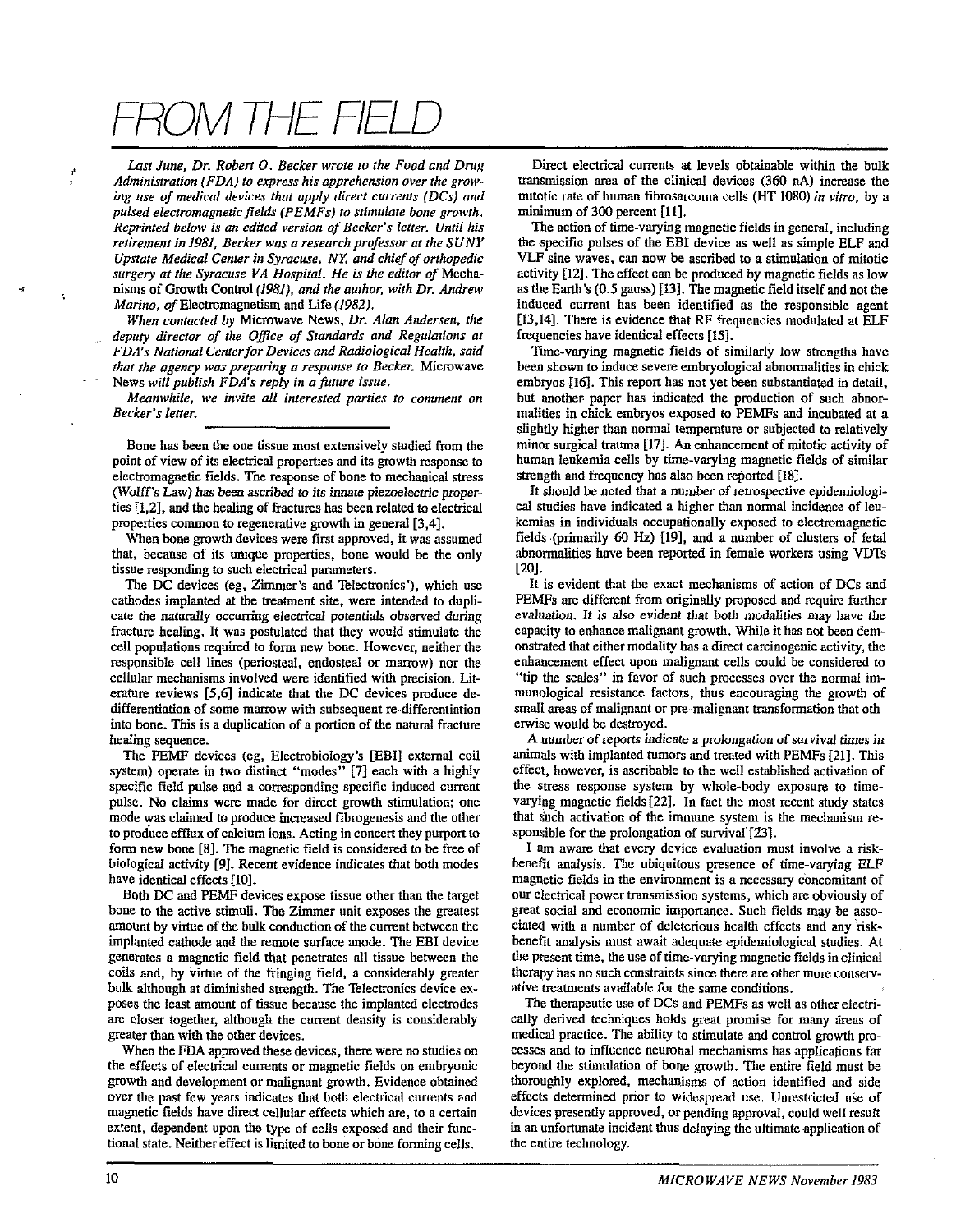I urge that a moratorium be placed upon all clinical applications until adequate investigation has been completed.

Robert O. Becker, MD

Star Route, Lowville, NY 13367

- [1] C.A.L. Bassett and R.O. Becker, Science, 137, 1063, 1962.
- [2] A.A. Marino and R.O. Becker, Nature, 228, 473, 1970.
- [3] R.O. Becker, Journal of Bone & Joint Surgery, 43-A, 643, 1961.
- [4] R.O. Becker and D.G. Murray, Clinical Orthopedics & Related Research, 73, 169, 1970.
- [5] R.O. Becker, J.A. Spadaro and A.A. Marino, ibid., 124, 75, 1977.
- [6] R.O. Becker, Calcified Tissue Research, 26, 93, 1978.
- [7] J.P. Ryaby and A.A. Pilla, US Patent 4, 105, 017, 1978.
- [8] C.A.L. Bassett, Calcified Tissue International, 34, 1, 1982.
- [9] A.A. Pilla, Personal Communication.
- [10] R.A. Luben et al., Proceedings of the NAS, 79, 4180, 1982.

[11] R.O. Becker, Clinical Orthopedics & Related Research, 161, 336, 1981.

[12] S.D. Smith, Paper No. 571, 161st Meeting of the Electrochemical Society, Montreal, May 1982; A. Liboff, Paper No. 6, 2nd Annual Meeting of the Biological Repair and Growth Society (BRAGS), Oxford, September 1982; K.J. Hanley, Paper No. 46, BRAGS, 1982; M.T. Corval, Paper No. 41, BRAGS, 1982.

[13] A. Liboff, Paper No. A-6, 5th Annual Meeting of the Bioelectromagnetics Society (BEMS), Boulder, CO, June 1983.

[14] B. McLeod, Paper No. N-6, BEMS, 1983.

[15] W.R. Adey, Proceedings of the IEEE, 68, 119, 1980.

[16] J.M.R. Delgado, Journal of Anatomy, 134, 533, 1982.

[17] B.F. Sisken, Paper No. H-11 and Paper No. H-12, BEMS, 1983.

[18] A. Liboff, Personal Communication.

[19] Microwave News, 3, 1, March 1983.

- [20] L. Slesin and M. Zybko, VDTs: Health and Safety, 1983.
- [21] A.A. Pilla, Paper No. 16, BRAGS, 1982.
- [22] H. Friedman, Physiology & Behavior, 9, 171, 1972.
- [23] L. Zecca, Paper No. C-11, BEMS, 1983.

Get your message to the RF/MW community efficiently and economically; advertise in Microwave News. Rates start at \$50 for 1/32 of a page, \$95 for 1/16 and \$175 for 1/8. For information or to reserve space, call us at (212) 725-5252.

#### TELL YOUR FRIENDS ABOUT MICROWAVE NEWS

Microwave News is indispensible to many members of the RF/MW community. Our coverage is unmatched. Is there someone you know -a friend or colleague- who could benefit from reading the newsletter? Tell them about Microwave News today!

Microwave Radiation Information and Action Center offers specialized information resources and legal services regarding exposure to non-ionizing radiation. Contact: J. Stuart Lemle, Executive Director, 1701 K Street, NW, Suite 1000, Washington, DC 20006, (202) 775-0044.

VDTs: Health and Safety —Order your copy of this 80page indexed booklet with thorough coverage compiled from Microwave News. \$6.95 including postage. PO Box 1799, Grand Central Station, New York, NY 10163.

### $UPDATAES$  (continued from p. 9)

under the Canada Labor Code and permitting her to demand work away from a terminal. Her request for non-VDT work was denied by a federal Labor Canada safety officer, leading her to appeal to the CLRB. The board concluded that there is no "hard evidence" of pregnancy risks associated with VDTs and cited several studies which state that no risks exist. For this reason, it would be "unreasonable to so stretch" the Canada Labor Code to cover Sibley's request, the board ruled. Working at AEC's Glace Bay, Nova Scotia facility, Sibley was given a lead apron by AEC to wear while her appeal was pending despite prior protests by the company that there was no need for her to wear one. Copies of the board ruling (Decision No. 431, Board file 950-19) can be ordered from the Canadian Labor Relations Board, Ottawa, Ontario, Canada, K1A 0X8, (613) 996-9466....Some Australian journalists will now be entitled to take regular, 10-minute rest breaks from their VDTs after two hours' work as a result of recent arbitration, the US Newspaper Guild reports. The federal Australian Conciliation Commission ruled that 2,500 journalists at metropolitan daily newspapers can take paid breaks from their terminals as of September 1, but employers may assign other work during these periods. In emergencies, the commission said, terminal users can work no longer than two-and-a-half hours without a rest period.

Resources...A report on Swedish union responses to VDT and other work environment issues has been prepared by Dr. Olov Ostberg, a visiting scientist at NIOSH in Cincinnati. Work Environment Issues of Swedish Office Workers: A Union Perspective, will be included in a book scheduled for 1984 publication. Ostberg credits Swedish unions, notably TCO, the Central Organization of Salaried Employees, with primary credit for the Swedish Work Environment Act of 1977 and a new federal ordinance that will require ergonomically correct viewing conditions and individualized visual aids for workers beginning January 1. Ostberg emphasizes ergonomics as the "predominant" cause of all occupational diseases. His paper will appear as a chapter in *Human As*pects in Office Automation, to be published by Elsevier (Amsterdam)....The VDT telephone hotline operated by 9 to 5, National Association of Working Women, closed November 1 after receiving more than  $5,000$  calls (see  $MWN$ , June 1983). The Cleveland 9 to 5 affiliate has announced that it will establish a local hotline to provide information and resources....Local 925 of the Service Employees International Union (SEIU, AFL-CIO) has published model language for unions interested in including VDT provisions in their contracts. Sample wordings are provided in nine areas including work breaks, workstation design, employer-paid eye examinations and long-term study of the health effects of VDTs. Requests for copies should be directed to District 925, SEIU, AFL-CIO, 2020 K Street, NW, Washington, DC 20006, (202) 452-8750.

**Please Note** Microwave News has a new telephone number: (212) 725-5252.